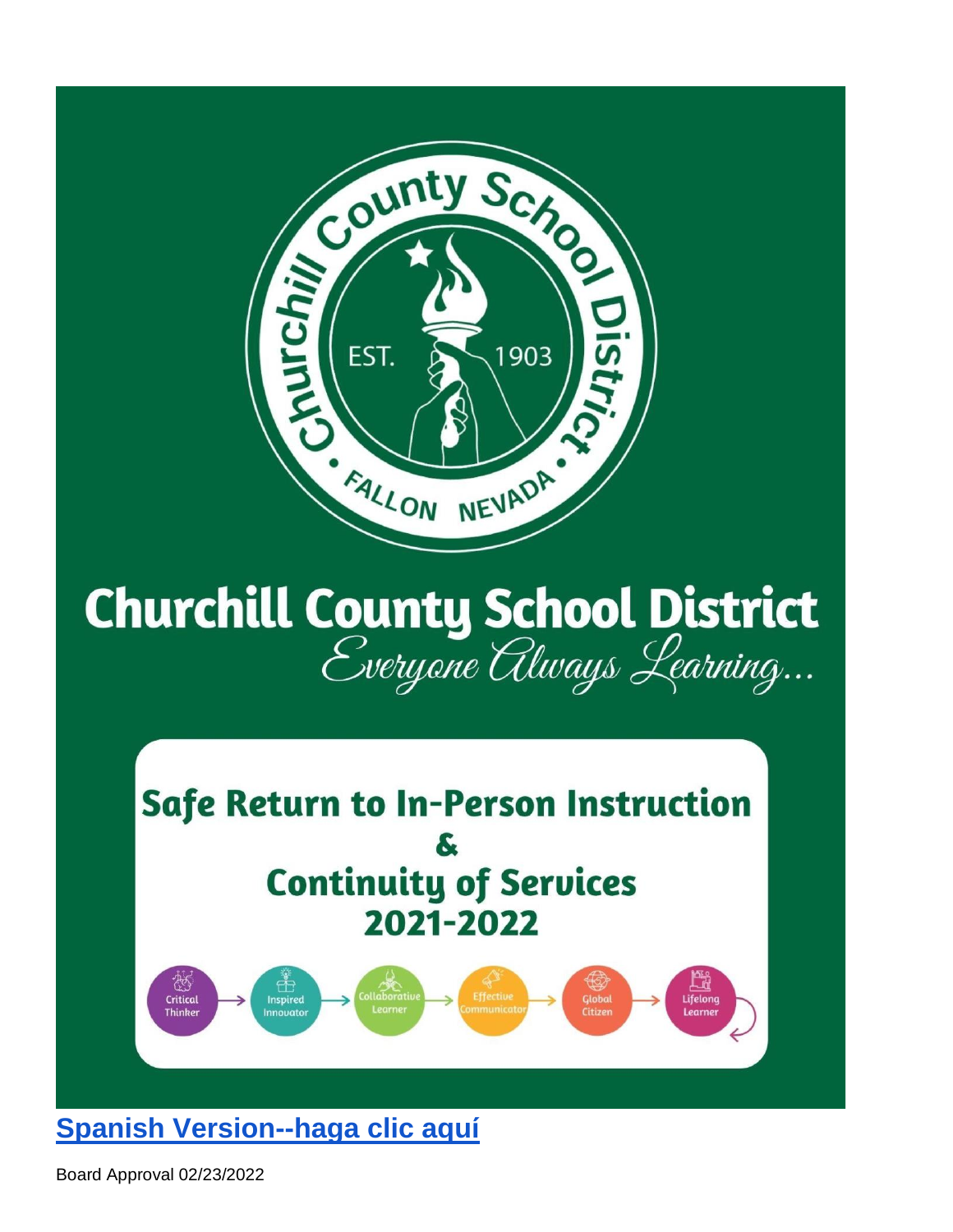# **February 23, 2022**

#### **Guiding Principles**



The Churchill County School District Safe **Return to In-Person Instruction and Continuity of Services** plan is built around these principles:

- The top priority is health and safety for students and staff, including current local, state and federal guidelines and directives.
- Academic achievement and whole child development outcomes will be at the center of every decision.
- The district will focus on the needs of our students, staff, families, and community to ensure continuity of services picking up from last spring.
- The plan will be reviewed and revised periodically as required and as necessary.
- The plan will be made available in a language that is understandable to each family.
- The district will be good stewards of local, state, and federal funds meeting the goals of the board's budget policy.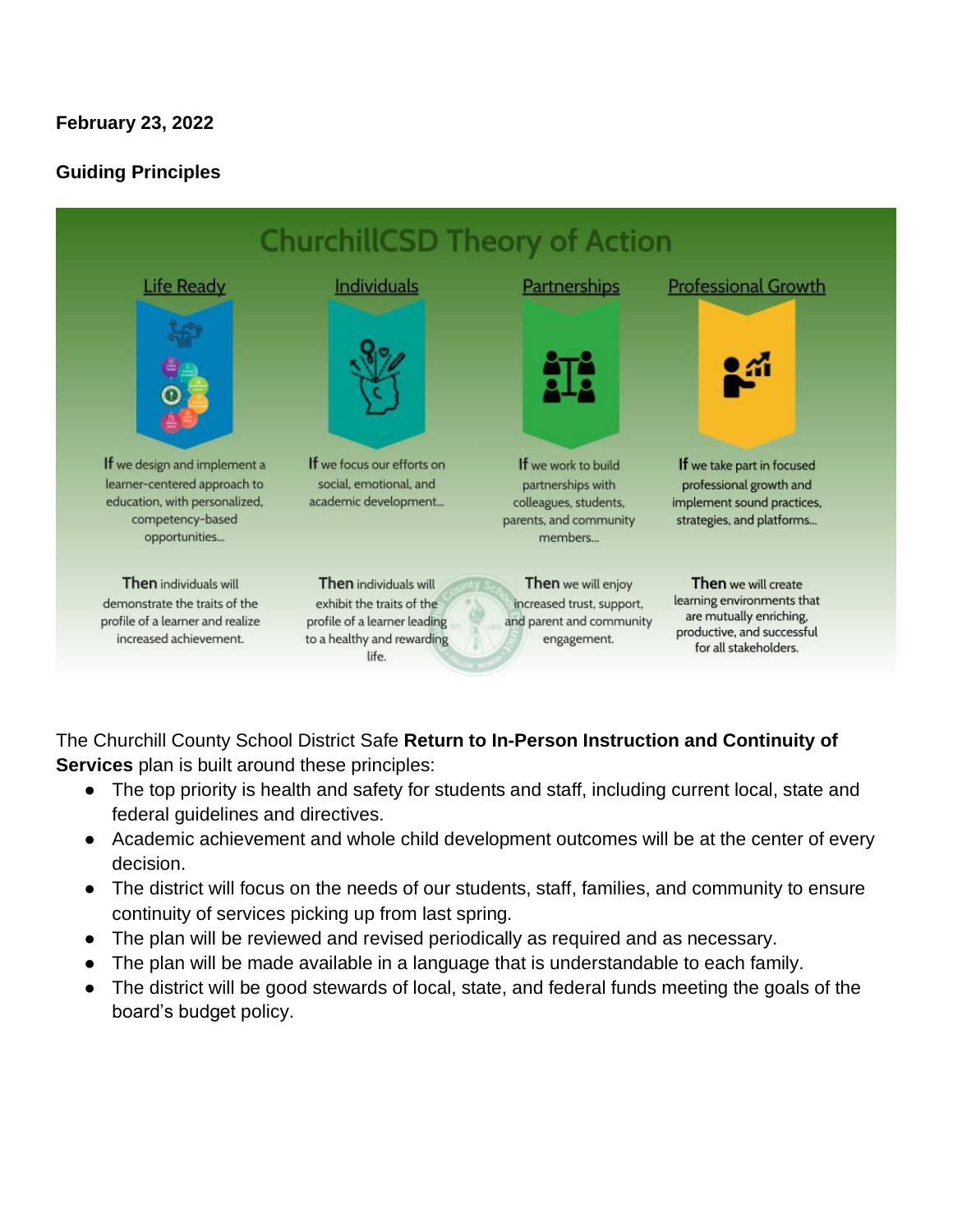#### **Communication Strategies**

The district will continue to utilize a variety of strategies to engage in two-way communication with stakeholders in English and Spanish including the use of the following tools:

- Our district website at churchillcsd.com or our Reopening Schools page at bit.ly/reopeningccsd
- Infinite Campus Messenger (voice, text, and email)
- Infinite Campus Parent and Student portals
- District and Site Facebook Pages
- Peachjar
- The LVN and Fallon Post
- Local radio stations, as appropriate
- Other tools, such as Remind, Class Dojo, Classtag and others based in the schools
- Weekly district updates via Infinite Campus Messenger
- Full Virtual students will be contacted by a licensed teacher or substitute teacher per NDE Guidance Memo 21-02.

# **\* Please note, it is imperative that staff and parents update Infinite Campus contact information any time it changes to ensure contact with students and families**

#### **Family Engagement and Commitments**

We have all had many opportunities to experience different modes of learning over the past 21 months. As such, we know that it is critical to engage families and community partners in order to fully operate in the Full In-Person Learning model. We look forward to hearing from families when a need of their child(ren) is not being met and or with ideas of things that can be done to improve what we are doing. We ask that you commit as a family to supporting all expectations of school as without that support, we cannot ensure safety and our ability to maintain a Full In-Person learning plan. We look forward to being your partner throughout the year ahead! We partnered with you throughout the summer months of 2021 and again have asked for your voice to be heard at various board meetings held in August through December, 2021. We will engage frequently as anything changes, communicate with you via our district weekly newsletter, and will revisit the plan every six months as needed soliciting feedback in various ways including, but not limited to, surveys, open public meetings, conversations through email or phone calls (July 2021, December 2021, July 2022, etc.).

#### **Short Term Closure or any adjustment to the Full In-Person Learning Model**

In the event that a significant outbreak is confirmed within the ChurchillCSD district or if a state Directive changes, the follow procedures will be effective immediately:

- Any changes to operations that are necessary to meet federal, state, or local mandates will be reviewed and implemented if determined to be required.
- Per Directive 052, the district will use the following [procedures](https://docs.google.com/document/d/1FFCCJ-J2PAa5TT_xhD4_6nnehtCnpp0kTCXYN9TZSkg/edit?usp=sharing) that address under what circumstances face coverings would be required for students while inside the school building or on school campuses.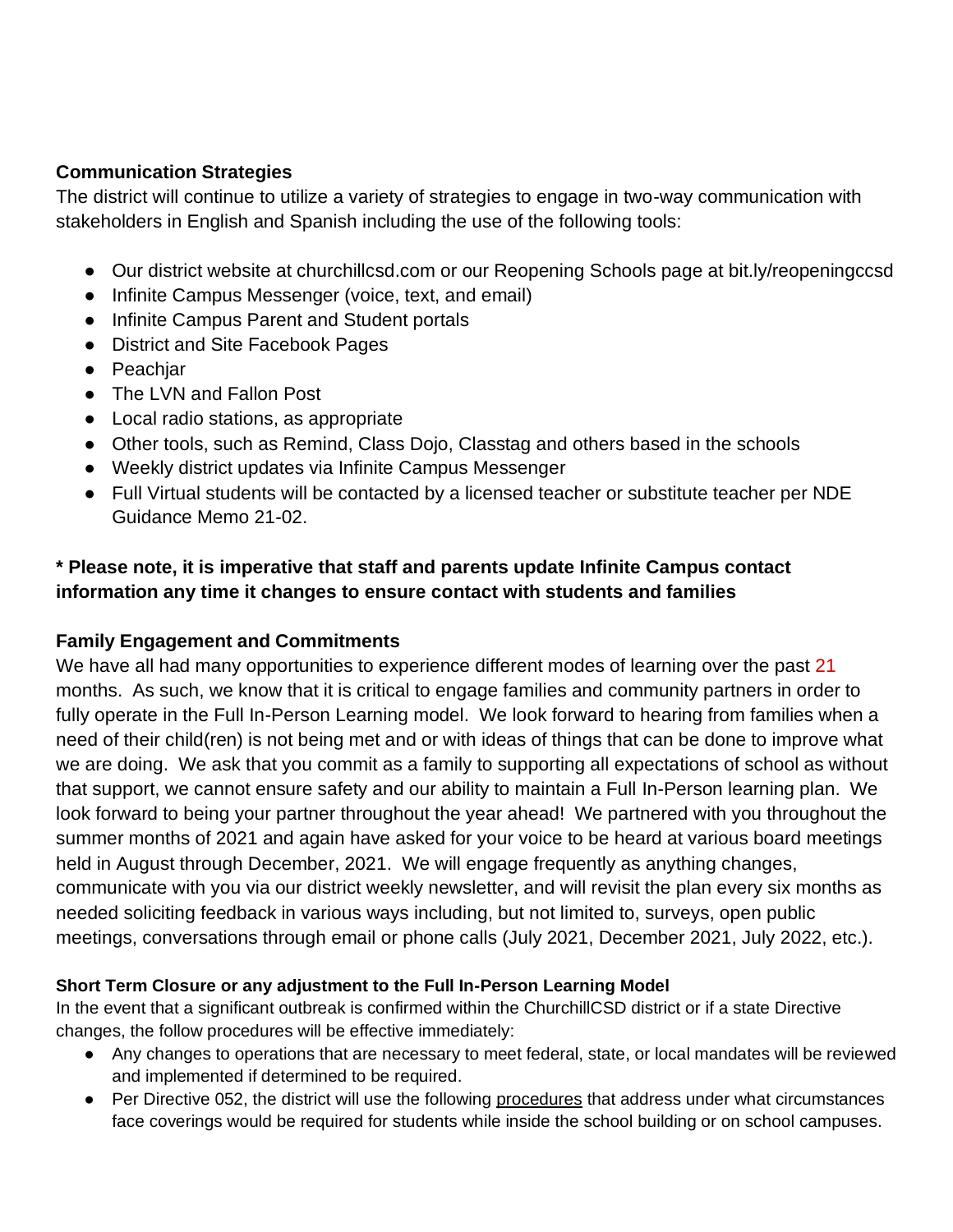- If a school-wide outbreak of COVID-19 is identified by the County Chief Medical Officer, and/or the Division of Public and Behavioral Health (our regional Health District), a universal face covering procedure for that location shall be implemented immediately for all students in that school building until the local health authority determines that the outbreak is closed. All families and staff will be notified immediately if that situation develops.
- The superintendent or her designee will contact the Churchill County Chief Medical Officer, the County Manager, and state representatives and will follow the guidelines established.
- If it is determined that a short term closure is necessary due to a potential or confirmed COVID-19 exposure, the district will cancel all co-curricular and after school activities as well as any large events scheduled.
- Students will return to fully remote for all learning if needed (guidelines from 2020-2021)
- School facilities will be properly disinfected and sanitized per the CDC and local public health officials' guidance.

# **Full In-Person Learning**

#### **Safety and Logistics Expectations**

# **Health, Wellness, CDC Guidance & Nevada Emergency Directives**

- No single health and safety measure in isolation will effectively mitigate the spread of COVID-19. Therefore, a multi-layered approach will be used. The district will follow any current directives or mandates regarding health and wellness for any staff member or student who is working or attending in person during this time, including, but not limited to:
	- Handwashing and Respiratory and other hygiene will be taught and practiced. Please see the CDC's recommendations [here.](https://www.cdc.gov/coronavirus/2019-ncov/community/schools-childcare/k-12-guidance.html)
	- $\circ$  Appropriate physical distancing will be implemented as practicable as noted in the [DHHS Directive 048 Guidance Document.](https://nvhealthresponse.nv.gov/wp-content/uploads/2021/08/2021-22-School-COVID-Guidance_Final_8.4.pdf)
	- Face coverings are OPTIONAL at this time for students and staff inside all of ChurchillCSD buildings unless an outbreak status is in effect or state Directives change. Current status regarding face coverings will be revisited regularly and ended based on current outbreaks and case counts along with the determined Outbreak Status protocols (will be part of the Health and Safety protocols document once approved).
		- Proper Mask wearing requirements can be found in the following links:
			- [\(Directive 24, Section 7, subsection 3\).](https://nvhealthresponse.nv.gov/wp-content/uploads/2020/06/Directive-024-Face-Coverings.pdf)
			- [Guidance on Face Coverings from Directive 24](https://nvhealthresponse.nv.gov/wp-content/uploads/2020/06/Guidance-on-Directive-24-Face-Coverings-UPDATED.pdf)
			- [Proper Fit and Type](https://www.cdc.gov/coronavirus/2019-ncov/prevent-getting-sick/about-face-coverings.html)
	- All children are welcome to wear face coverings at any time. Exceptions for face coverings can be found here [\(Directive 24, Section 7, subsection 3\).](https://nvhealthresponse.nv.gov/wp-content/uploads/2020/06/Directive-024-Face-Coverings.pdf) This helps ensure we can limit exclusions.
	- [Health Self-Screener](https://drive.google.com/file/d/1FViNkSxHv2xl0G2FyEPF0I6FjOcRHjTA/view?usp=sharing) before coming to school--remain home if any symptoms are present per the following protocols:
	- [Exposure and Isolation Protocols](https://docs.google.com/document/d/10o1gWynx94qlAZckUa_ZEx41wKLIC8UatlWlOqW_Bbs/edit)
	- [Random Surveillance Testing](https://www.churchillcsd.com/en-US/random-covid-19-surveillance-testing-b64a572a) will be used in this model. The district has opportunities to engage in testing in schools in order to manage outbreaks and expedite isolations. All families will ALWAYS be notified before in-school random testing would occur and WILL BE GIVEN the opportunity to excuse children from testing for that week if selected. All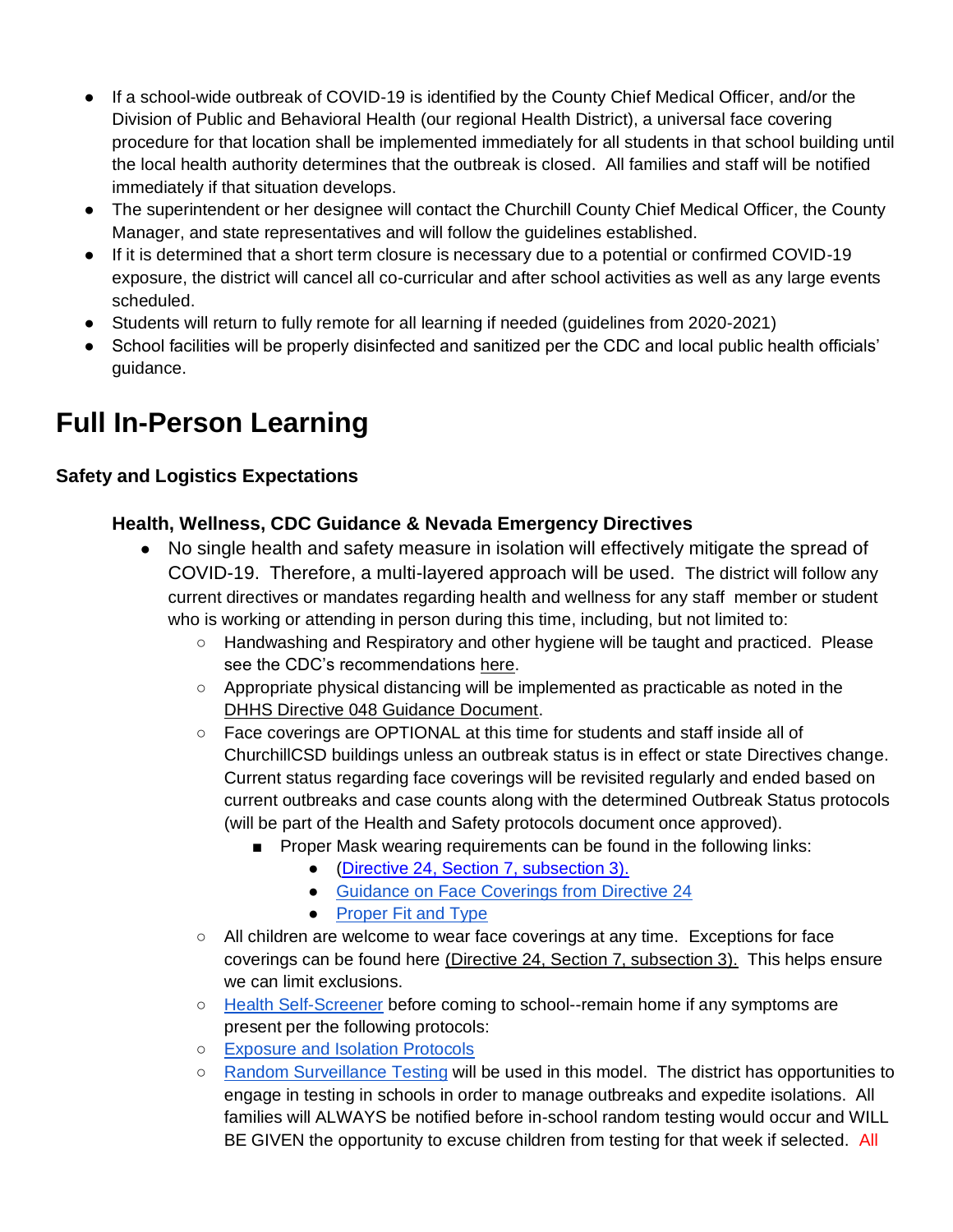students and staff regardless of vaccination status will be asked to participate in the testing as well. The district will invite 10% of the student population and 100% of the staff at each site each week. The test being used is self-administered by the student or staff member and is less invasive than earlier PCR tests. A short video of the testing will be shared prior to the start of the in-school testing protocols. Gift cards are available to any tester (student or staff) who comes to the Random Testing each week.

- All student athletes and activity participants in MS or HS and staff who coach/volunteer will be required to complete weekly COVID-19 testing in the district per Directive 048 if they are going to travel outside of the county that week. Football, basketball, and wrestling require weekly testing regardless of whether or not travel occurs. Beginning February 27, 2022, student athletes will no longer be required to test and may become members of any random screening that occurs each week.
- We continue to ask all families to do the self screener (link located above) to ensure that you are not coming to school symptomatic as we know that is an effective strategy to avoid the spread of any virus that is highly transmissible. Beginning in early January 2022, students (with parent permission) and staff who have arrived at school and are determined to be symptomatic will be isolated through the health staff procedures and can have COVID testing completed at school upon availability of their school health staff. Completing this testing at school may reduce the number of exposed individuals and can reduce the number of days of exclusion for the student. Rapid testing and COLORS PCR testing is available at all schools at this time. In the event that a student or staff member is ill and chooses not to attend school but would like to be tested, please contact the school to see if any curb-side testing is available. If not, you can always seek out your primary health care provider, an urgent care, or use the Churchill County Testing and Vaccination options. Here is a link to find the schedule for their opportunities: https://www.churchillcountynv.gov/1014/COVID-Testing.
- All known staff and student positive cases are reported to the Division of Public and Behavioral Health by health staff in the district. In addition, the staff collects symptoms and information for all students out ill as well as COVID-19 positive and report daily on the district website
- Contact Tracing will occur each day as needed at each individual school or district site. Please review any updates to contract tracing protocols and other state or national guidance at our [Health & Safety Measures Document for Families.](https://docs.google.com/document/d/10o1gWynx94qlAZckUa_ZEx41wKLIC8UatlWlOqW_Bbs/edit?usp=sharing)
- [Outbreak Definition & Protocols](https://docs.google.com/document/d/1TYS9Z1xiEt-_o7lHF2aU4Qg7Wx-msClAFlFlkIfng6k/edit?usp=sharingg7Wx-msClAFlFlkIfng6k/edit?usp=sharing)
- Appropriate accommodations for children with disabilities with respect to health and safety policies beyond the approved options for face coverings will be implemented by the school and district level as appropriate. The following resources may be used as needed:
	- [CDC's](https://www.cdc.gov/coronavirus/2019-ncov/community/health-equity/what-we-can-do.html) [promoting health equity](https://www.cdc.gov/coronavirus/2019-ncov/community/health-equity/what-we-can-do.html)
	- CDC's COVID[-19 Information for Specific Groups of People](https://www.cdc.gov/coronavirus/2019-ncov/need-extra-precautions/index.html)
	- CDC's [Guidance for Direct Service Providers](https://www.cdc.gov/ncbddd/humandevelopment/covid-19/guidance-for-direct-service-providers.html)
	- [Guidance for COVID-19 Prevention in K-12 Schools](https://www.cdc.gov/coronavirus/2019-ncov/community/schools-childcare/k-12-guidance.html)  Disabilities or Other Health [Care Needs](https://www.cdc.gov/coronavirus/2019-ncov/community/schools-childcare/k-12-guidance.html)
	- [Long COVID Under Section 504 and the IDEA](https://www2.ed.gov/about/offices/list/ocr/docs/ocr-factsheet-504-20210726.pdf)
- All ChurchillCSD employees are encouraged to take full advantage of various health and safety benefits offered by the district.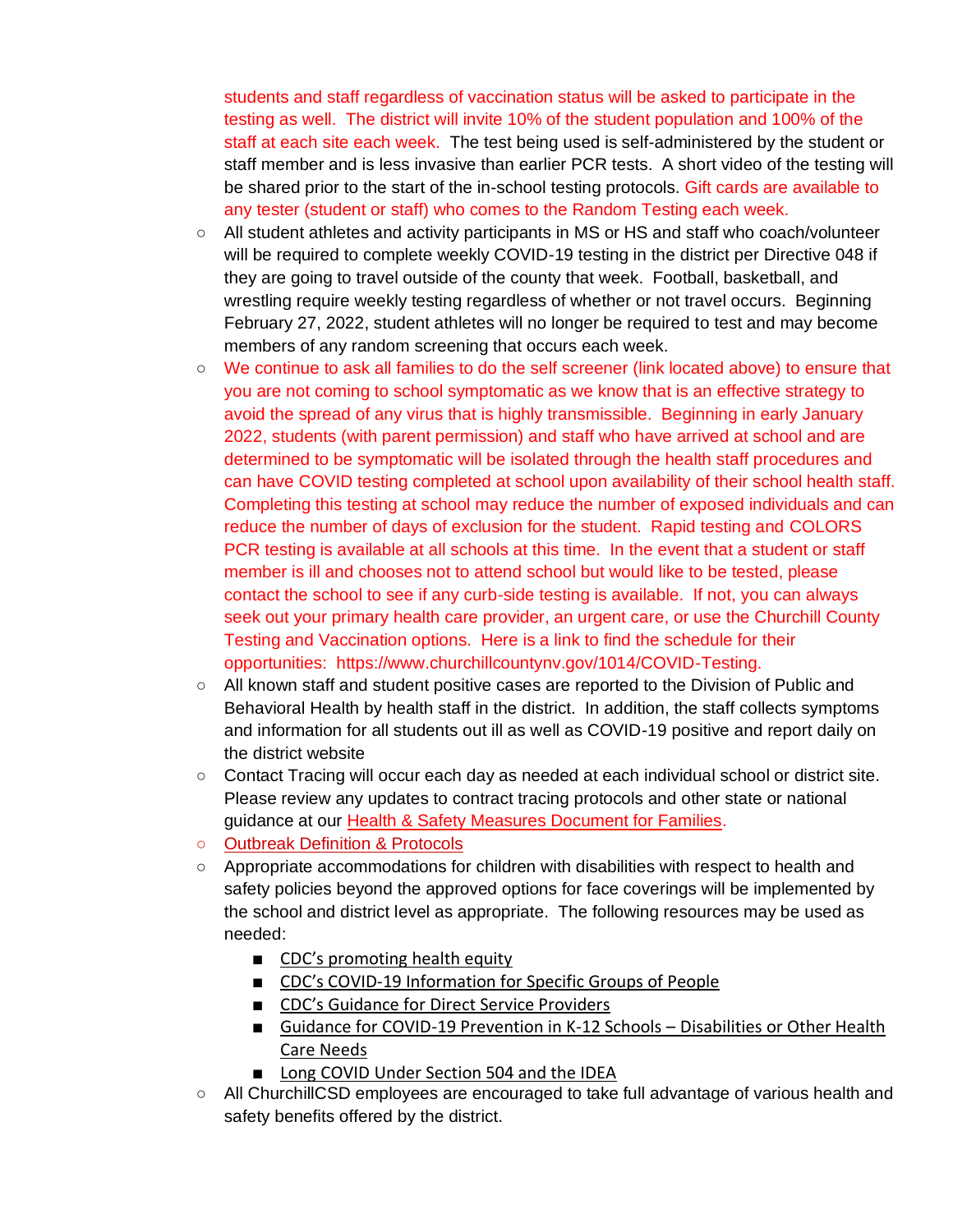○ Vaccination availability information will be shared with families and staff throughout the year. There is no current requirement that students or staff receive the COVID-19 vaccinations, but unvaccinated individuals are subject to stricter isolation requirements than those who are vaccinated and may be subject to stricter CDC and state guidelines. This district continues to partner with Churchill County on all of this effort.

# **School Environment & Ventilation**

- School sites will be open to students, staff members, and all other individuals, including family members, volunteers, recruiters, contractors, etc.. All non-school individuals are held to the same guidelines and should only plan to be present if in good health and must wear a face covering.
- The district will institute increased and systematic cleaning protocols to be used by school staff throughout the campuses (including restrooms) as well as classrooms. These protocols will include:
	- Regular cleaning of high-touch surfaces including desks, chairs, doorknobs, restroom facilities, and other surfaces
	- $\circ$  Classroom sanitization with appropriate and approved solutions will be used in classrooms. Alcohol wipes will be used to wipe down all electronics after use.
	- Air exchange in buildings will meet industry expectations.
- Ventilation as a method to reduce the number of virus particles in the air is a priority, and the district has conducted and will continue to conduct ventilation evaluations and air quality monitoring moving forward. Bringing in additional outside air through various methods can ensure better air quality. The district has increased its change cycle for air filtration, utilizes room ionizers in the nurses' offices and some offices across the district and continues to encourage opening of windows when possible in both buildings and district transportation. More information can be found here: https://www.cdc.gov/coronavirus/2019-ncov/community/schoolschildcare/ventilation.htm

#### **Nutrition Services**

- Chartwells will implement guidelines for meal prep, meal service, and meal environments based on the current USDA guidelines.
- All students, including those in Virtual Learning, will have daily breakfast and lunch served.
- District will support food options during extended closures such as scheduled school breaks.
- All children of Churchill County ages 0-18 can access food options through meal pickup sites as determined by the district.
- All PK-12 grades students in ChurchillCSD will continue to receive free meals through our current USDA eligibility.

#### **Transportation Services**

- Bus Routes will follow Regulation 5144.1 as follows:
	- $\circ$  Students in grades K-8 have access to busing if they live at least  $\frac{1}{2}$  mile from their school of attendance. That does not mean that their bus stop (in town) will be  $\frac{1}{2}$  mile from their homes. Some students may have to travel greater distances to a specified bus stop.
	- All students in grades K-12 who live in the county (not city limits) have access to a bus.
	- Buses will run a complete circuit and transfers will not be utilized. Bus stops will be throughout town.
	- Drivers and Transportation staff will sanitize their buses according to CDC and other guidelines.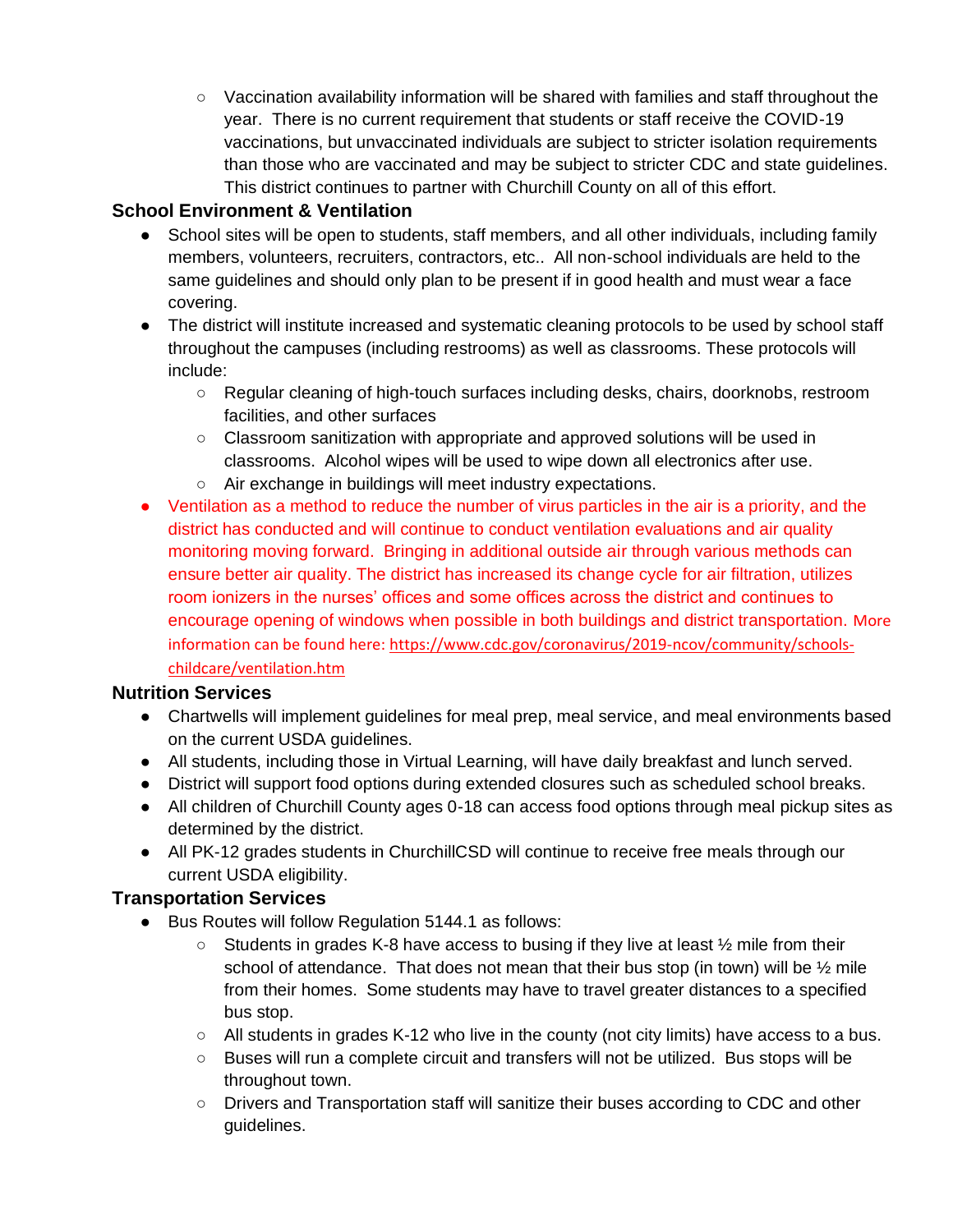○ Current state Directive 052 and the CDC requires all occupants on district (public) transportation to wear face coverings (exceptions apply).

#### **Social-Emotional and Safety Support**

- School Counselors and Safe Schools Professionals implemented at all elementary, middle and high schools.
- School PBIS/MTSS teams work on assessing needs of our students at the building level and communicate with parents to gain input on our work.
- Support is provided weekly from a collaborative with UNR Counselors.
- We support hosting counselors and supports into our school buildings in order to reduce loss of instructional time for students.
- School is focusing on restorative practices and addressing the behavioral and emotional needs of our students and our staff.
- Our SROs work closely with students and staff to ensure a safe and orderly environment.
- Employee Assistance Program available for ChurchillCSD Staff.

# **Learning and Curriculum Expectations**

#### **Learning Model**

- All basic and social-emotional needs of students and staff will be met in order to optimize student learning, including access to school counselors at school sites and support from Safe School Professionals and others.
- Enroll in **Full In-Person Learning**:
	- Students will be held accountable to all policies and regulations related to inperson learning as set forth in board policy/regulation and district and school handbooks.
	- Daily schedules for Full In-Person Learning will be posted on the district and school websites and communicated to families through Infinite Campus Messenger.
	- Students will attend school every day with all co-curricular opportunities in place beginning in August.
	- Students who become excluded due to exposure or isolation related to COVID-19 will be given temporary distance learning opportunities through their classroom teacher.
- Enroll in our **Full Virtual Learning (COLA)** working through building principals and counselors:
	- District staff will work with students who sign up for this option to ensure a full understanding of the expectations for Full-Time Virtual. The district will set specific expectations for students in order to work in the online environment and will work with families, JPO, and DCFS as needed should a student become unsuccessful after interventions in this model.
	- All students will be provided with a district-owned device for use and internet connectivity as needed.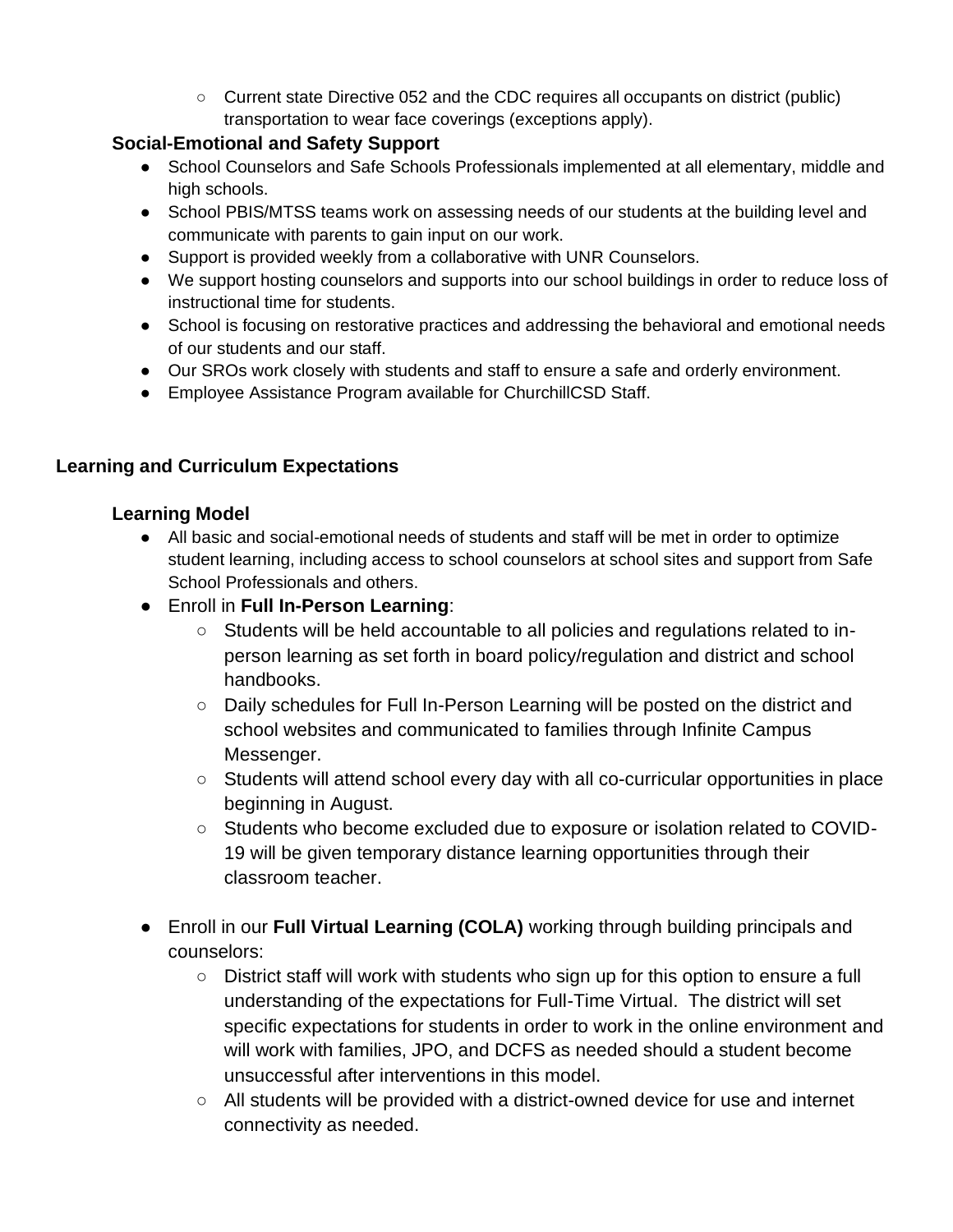- $\circ$  Teachers will focus on quiding and supporting students through this model, from a distance.
- Online resources and learning management systems (LMS) used may include Google Classroom, Canvas (same LMS that WNC uses), Seesaw, and Edgenuity as well as other technology-based tools and materials.
- $\circ$  Communication is key with this model and will be of the highest priority to ensure that all learners' needs are met.
- All grading and reporting will be competency-based rather than traditional A-F and percentages, ensuring that all stakeholders have a clear understanding of exactly which standards and competencies a student has mastered and those that need additional support.
- Students are not time-bound using this method, so students can work at a pace that meets their individual needs.

#### **Learning Schedules**

- All learners with Individualized Education Plans (IEPs), students with 504s, and our English Language Learners will be met with specific solutions to support their learning based on their plans and team decisions.
- Schedules at individual buildings will incorporate critical lessons learned from the 2020- 2021 school year, including, but not limited to, passing periods, length of learning periods, lunch, recess, etc.

#### **2021-2022 Schedule**

- The start day of the 2021-2022 school year will be Monday, August 23, 2021, with an end date of June 3, 2022.
- [Click here to view the full 2021-2022 School Year Calendar](https://www.churchillcsd.com/en-US/school-calendar-and-school-start-end-times-d18a465e)

| <b>School</b>    | <b>Student</b><br><b>Start Time</b> | <b>Student End</b><br><b>Time</b> | <b>Friday Early</b><br><b>Out Time</b> |
|------------------|-------------------------------------|-----------------------------------|----------------------------------------|
| <b>Northside</b> | 8:10                                | 1:10                              | 1:10                                   |
| Lahontan         | 8:05                                | 2:45                              | 1:10                                   |
| E.C. Best        | 7:45                                | 2:25                              | 12:50                                  |
| <b>Numa</b>      | 7:55                                | 2:35                              | 1:00                                   |
| <b>CCMS</b>      | 8:45                                | 3:10                              | 1:23                                   |
| <b>CCHS</b>      | 8:20                                | 3:10                              | 1:27                                   |

**School Times for 2021-2022\***

\*Tentative Start/End Times--subject to change

- Breakfast After the Bell will be served in the classroom at NELC and the elementary schools.
- Breakfast will be served for all students ahead of school start times for CCMS and CCHS.
- More specific bus schedules and other building specific schedules will be shared in mid-July

# **Curriculum**

- ChurchillCSD required Learner-Centered Framework curriculum continuums will be used for all subjects in grades K-12 and Teaching Strategies Gold for PreK.
- All learners will have equitable access to high-quality curricular materials and effective instruction.
- Course summary documents will be available for all stakeholders to access and review the overarching standards and competencies of the course(s).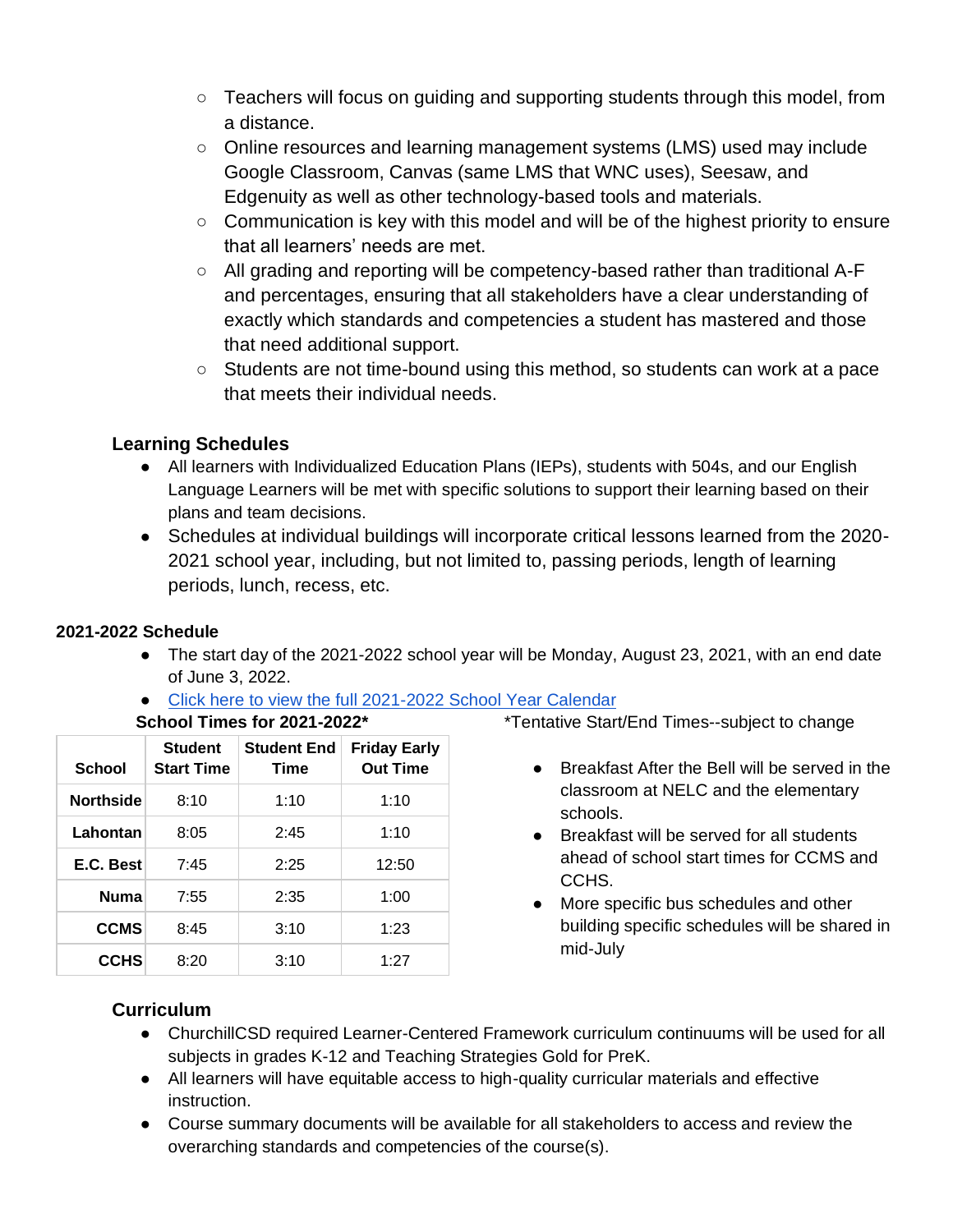- Learning guides for each unit/module will be shared and used, identifying the learning targets/outcomes.
- Teacher Landing Pages along with playlists will be utilized by teachers in order to increase transparency and communication with learners and their families.
- Assessments will be completed to measure learning and create accountability for learning.

# **Grading and Reporting**

- All elementary students will be using standards-based grading and reporting this school year.
	- Standards/competencies have been identified by staff and will be used to report each student's level of performance on the standards being measured.
	- Clear definitions of these levels of performance will also be part of the Learner-Centered Framework (LCF) information shared with families at the beginning of the year.
	- This focus allows deeper understanding of learning throughout the course/grade instead of the less clear and less precise methods used in previous grading methods.
- All middle and high school students will be using traditional grading and reporting practices this school year with a focus on providing information to students and families that focus around mastery of the standards and competencies of that grade/course unless the course is already designated with a standards-based grading system or a pass/no pass option.
	- Standards/competencies have been identified and staff will be trained on and will use those best practices to provide accurate information to students and parents regarding mastery of those standards/competencies.
	- At this time, performance on tasks based on the success criteria designated by the teacher will be wrapped into a traditional grade structure.

#### **Attendance**

- Students will use the first week of school to address various elements of developing learner agency, building skills to take ownership of their learning, learn skills to communicate when working remotely, work on relationship development with teachers, and ensure that all of the students are supported through physical-emotional and mental health support.
- Consideration will be given to various situations as they may occur after consultation with the teacher, principal, and Director of Learning and Innovation.
- Any student who is required to be in at-home isolation based on possible COVID-19 exposure will engage with his/her teacher(s) through remote options to continue learning while away from school.

# **Technology**

- Internet access for families
	- For Full-Virtual students, ChurchillCSD will assist families that do not have internet access through the use of hotspots.
- Chromebook Distribution/Accountability/Repair
	- All students K-12 will be assigned a district-issued Chromebook for use.
	- Chromebooks will be distributed along with the Technology Tools manual and Acceptable Use Policy at a predetermined time for each family and location (may be before school begins).
	- Any damage to or loss of Chromebooks, other devices, and ancillary supplies (such as cords) will all be charged out the same across the district, and fees will be added to students' Infinite Campus accounts.
	- $\circ$  Options for technology support will be provided using the following email address: [support@oasisol.com](mailto:support@oasisol.com)**.**